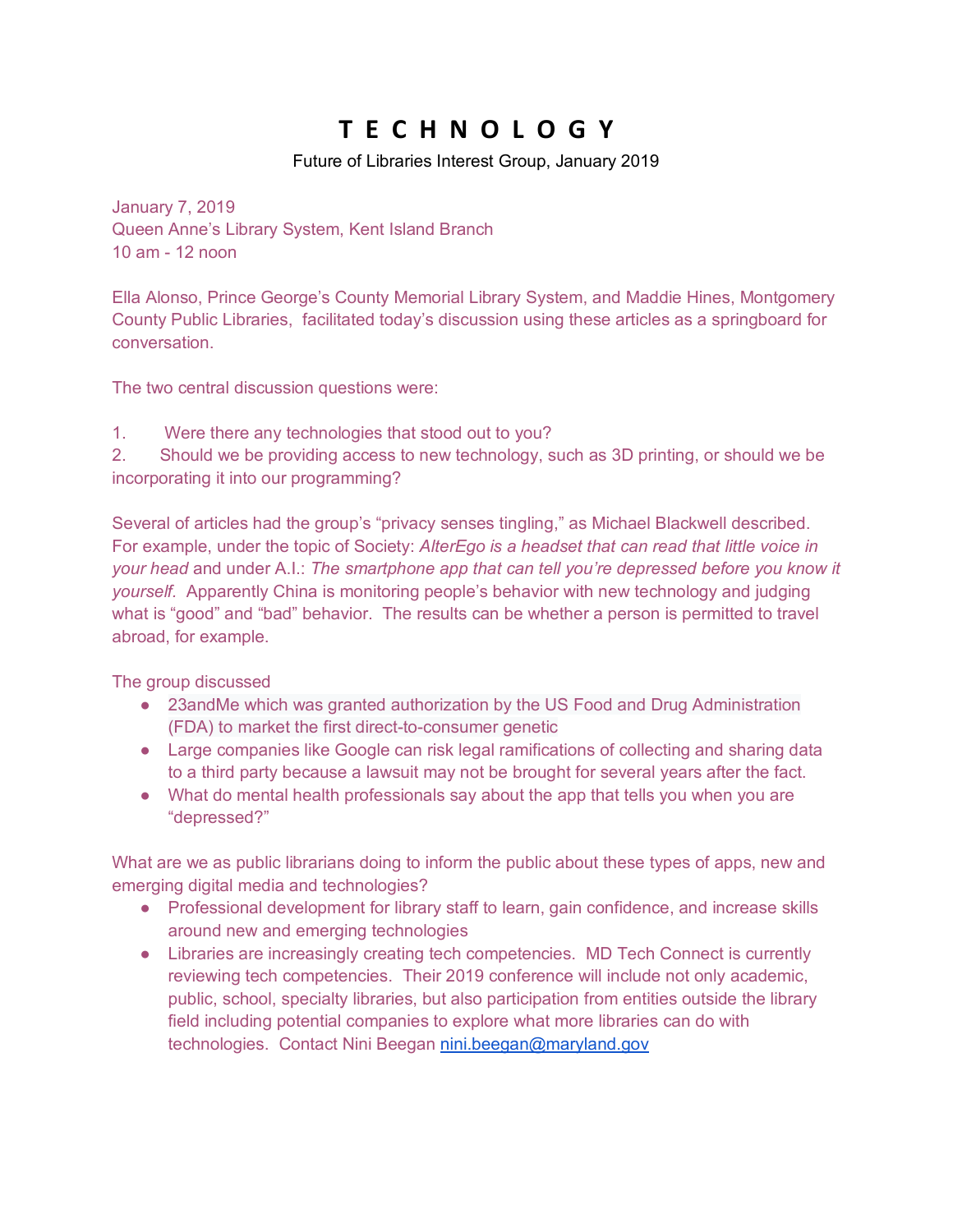- An upcoming MSL training on tech and digital media mentorship (February 12, Laurel Library); although focused on youth services, is applicable for all age customers. Contact Carrie Sanders carrie.sanders@maryland.gov
- Programming for the public, from "fake" news to "petting zoos" for new and emerging technologies
- Creating teams to play with technologies in order to determine which to invest in for library staff and public programming.
- Carroll County has an "applied technologies" team and now a "tech programming" team; contact Jen Bishop jbishop@carr.org; through an LSTA grant, in coming months, Carroll will purchase Pepper the robot, train staff, engage the public in how a robot can be useful in a library setting. Contact Bob Kuntz rkuntz@carr.org
- Baltimore County Public Library has a pop-up exhibit called the Glass Room at their Owings Mills Branch https://theglassroom.org/
- Maryland State Library LSTA grant-funded project on digital media mentorship in 2018 included focus groups of parents. The discussion revealed that when a librarian includes digital media in a children's storytimes among books, puppets, fingerplays - and talks positively about it that families will ask questions and view the librarian as a helpful resource for new technology. For storytimes without any inclusion or mention of digital media, parents don't ask questions. Contact Conni Strittmatter cstrittmatter@bcpl.net
- Privacy is a central focus for MLA's Intellectual Freedom Committee. Bill Marden at NYPL is a national leader on libraries and privacy issues. https://chooseprivacyeveryday.org/brooklyn-queens-new-york-public-libraries-launchnew-privacy-initiative/ Contact Julie Ranelli ulie@qaclibrary.org

## Society

## AlterEgo is a headset that can read that little voice in your head

Researchers at MIT built a device that can read your mind. Enter AlterEgo, a device that hooks onto half of your face, with some electrodes stuck to your chin, that can transcribe what you're thinking inside your brain, and feed it back to you.

#### The 'Brain-Controlled Factory' Literally Turns You Into a Cog in the Machine

Workers clock in by donning an electroencephalogram (EEG) headset, which uses small nodes attached to their scalps to measure electrical activity in their brains. "The factory's brain-computer interfaces will detect neural signals through workers' skulls," EPFL neuroscientist José Millan explained in a statement. "Algorithmic analysis of these signals will transform cognitive activity into physical action."

#### Inside The Hatchery, the AARP's startup incubator

The organization known for lobbying on behalf of senior citizens is now building its own startups.

How to Survive the Next Era of Tech (Slow Down and Be Mindful)

In Memoriam: The Tech That Died in 2018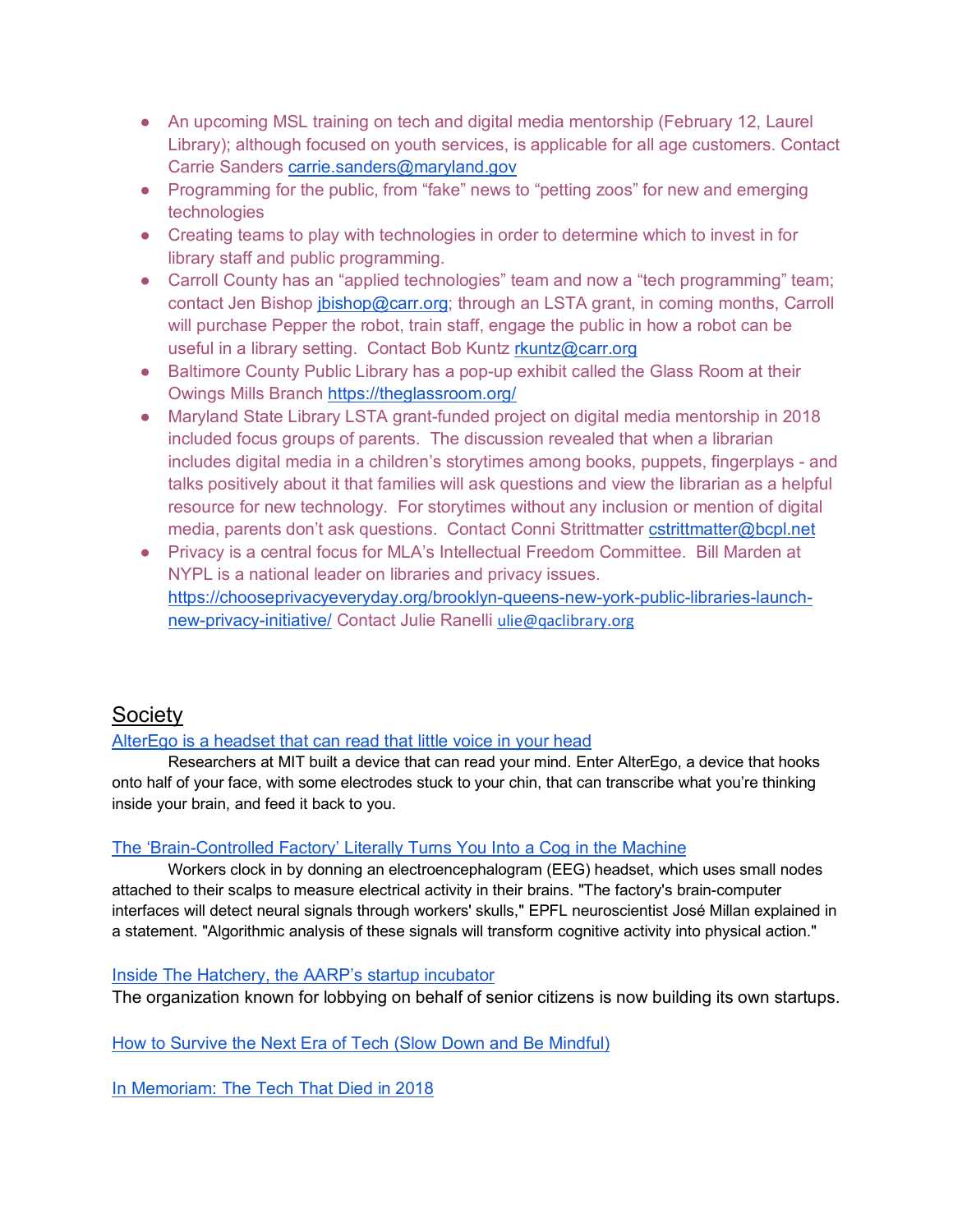## A.I. Amazon wants Alexa to figure out how to fulfill users' without help from Skills

Under the new system, instead of asking Alexa to, "get me an Uber" in order to activate the individual Uber skill, you'll just say, "get me a car to the airport" and Alexa will use context clues to figure out what you mean. The voice assistant will draw upon your location, subscriptions, services, and history to determine what app it is you want to use.

## The smartphone app that can tell you're depressed before you know it yourself

Mindstrong Health is using a smartphone app to collect measures of people's cognition and emotional health as indicated by how they use their phones. Once a patient installs Mindstrong's app, it monitors things like the way the person types, taps, and scrolls while using other apps. This data is encrypted and analyzed remotely using machine learning, and the results are shared with the patient and the patient's medical provider.

Insel also believes Mindstrong may lead to more precise diagnoses than today's often broadly defined mental health disorders.

## Data

### Future of the internet could depend on submarine datacenters

What was just a crazy idea four years ago is now being tested in real life. Microsoft's underwater datacenter is designed to cool and power itself underwater.

#### The Gig Economy Gets a Boost Thanks to Public Library Tech Upgrades

A new generation of gig workers and entrepreneurs heads to the local library to keep overhead low and opportunity high.

The U.S. push to boost "quantum computing" and attract engineers

Blockchain: Recommendations for the Information Professions

Blockchain arrives on college campuses

## AR/VR

Playing pool with this trusty augmented reality projector should be the only way it's done from now on

AR-enhanced pool table: A projector creates trajectories that help the player in real time. Potting the ball from there is solely about the satisfaction.

# 3D Printing

Americans can legally download 3-D printed guns starting next month

Gun-rights activists have reached a settlement with the government that will allow them to post 3- D printable gun plans online starting August 1 [2018].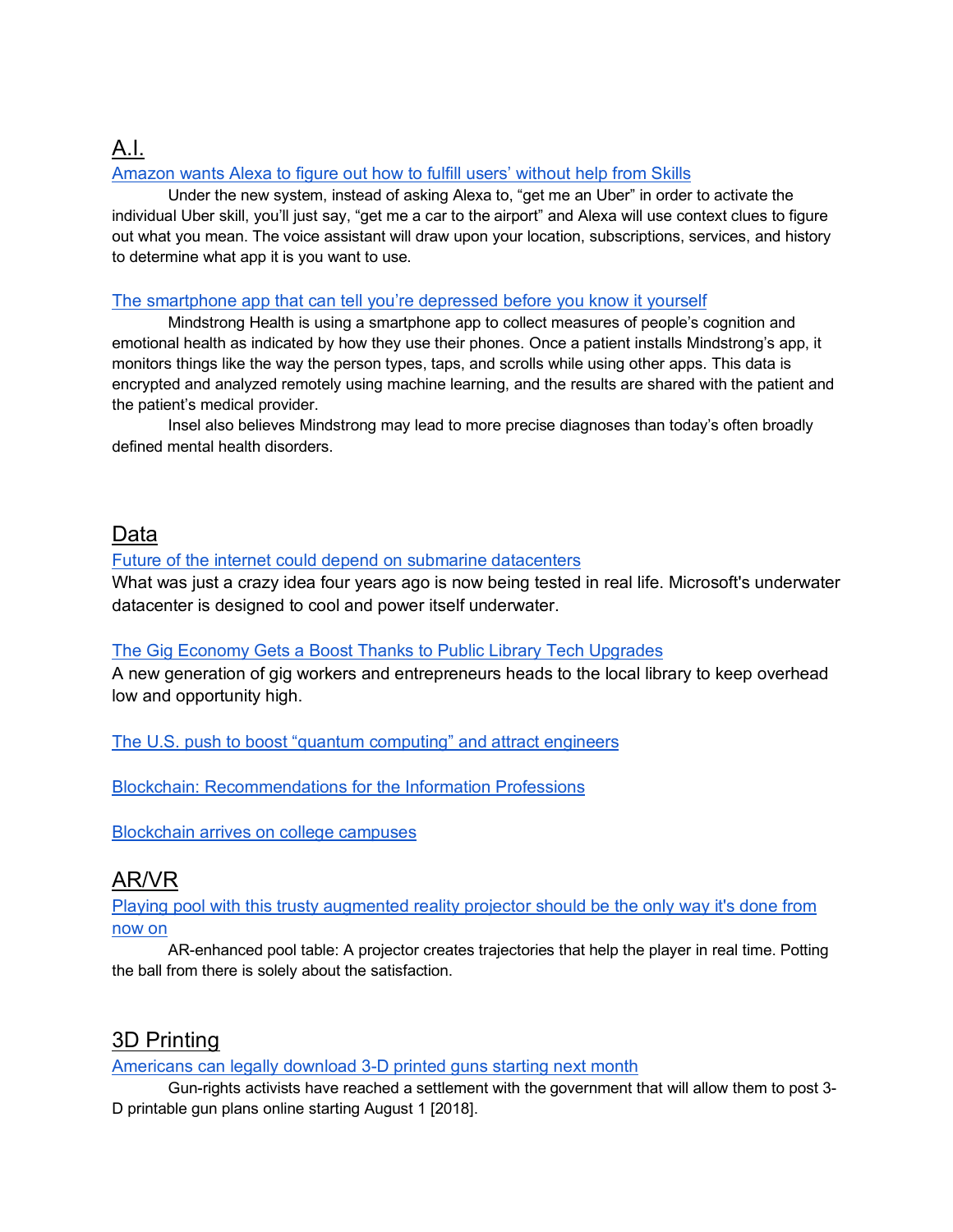"It's still out of reach for them. We'll get to watch it all develop," Wilson said. "The plans will be here when that moment comes."

#### A Patron Wants to Print a Gun: Now What?

The American Library Association (ALA) has drafted a resource for libraries to develop policies and best practices regarding the use of their 3D printers. MFPL's board had the foresight in 2015 to prevent, among other things, the printing of "objects that are unsafe, harmful, dangerous, or pose an immediate threat to the safety and well-being of others."

## The Web

This town is running an experiment that could help bring internet to millions of people "Broadband is the electricity of the 21st Century,"

#### First House Republican moves to restore net neutrality

In fact, recent polling finds Americans from red and blue states alike agree that equal access to the internet is a right, including 79 percent of Colorado residents.

#### My A.I. Help You?

Intelligent chatbots may automate nearly all of our online commercial interactions.

Rise of the Machines: Who is the Internet of Things Good For?